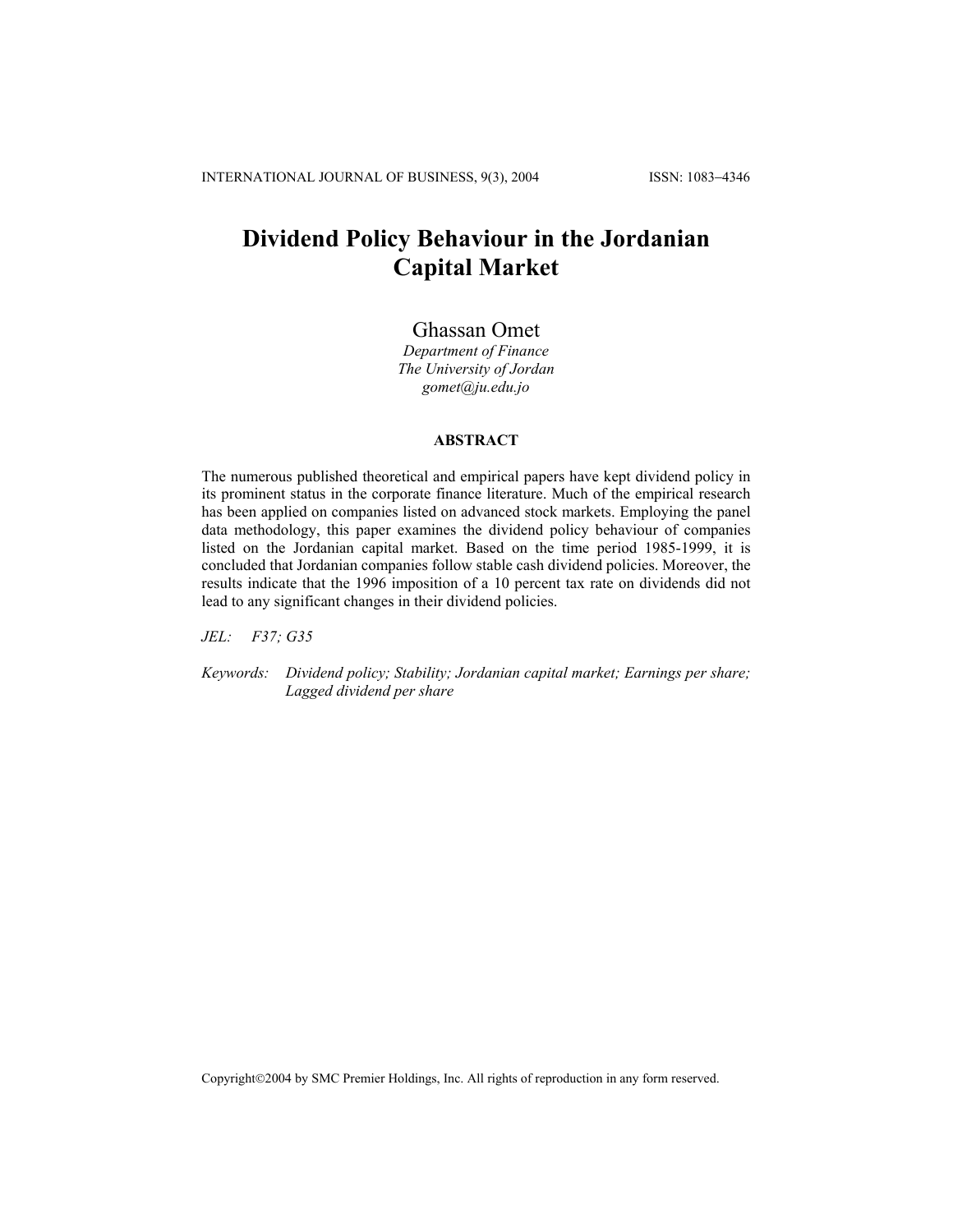#### **I. INTRODUCTION**

Corporate finance can be thought of as the study of three main issues. First, in what long-lived assets should firms invest? The term capital budgeting is used to describe the process of making and managing expenditures on long-lived assets. Second, how can firms raise funds for their required capital investment projects? This question involves determining the "optimal" capital structure. Third, what proportion of net income should companies distribute to their shareholders (dividend policy).

In capital budgeting, it is well known that finance theory asserts that the Net Present Value (NPV) and Internal Rate of Return (IRR) are the best methods that should be used in the appraisal of capital investment projects. Indeed, techniques like the accounting rate of return are inefficient as it relies on profits and not cash flows and is not consistent with the maximization of shareholders' wealth.

The 1958 classical of Modigliani and Miller (MM) asserted that in an ideal world with perfect and complete capital markets and in the absence of taxes, the value of a firm depends only on its cash flows, and not on its debt-equity mix. In addition, the cost of capital is independent of capital structure, so that the choice between debt and equity is irrelevant and does not affect a firm's value. However, these conclusions are at variance with what one sees in the real world. The capital structure of companies does matter and banks are not likely to finance a project with one hundred percent debt.

 The MM paper spurred financial economists to come up with the conditions under which an optimal financial structure would indeed matter. Broadly speaking, four theoretical approaches can be distinguished, and these are models based on tax consideration, bankruptcy and financial distress costs, agency costs and symmetric information issues. These theories identify many firm-specific factors that may affect a firm's optimal capital structure. Moreover, numerous papers examined the determinants of financing patterns of companies listed on advanced and emerging stock markets. These include, for example, Rajan and Zingales (1995), Colombo (1999), Bevan and Danbolt (2000), Mira (2001), Pandey (2001), Munteheri and Green (2002), Huang and Song (2002), and many others. Finally, recent papers (see Antoniou et al., 2002) examined the "dynamic" determinants of the capital structure of companies listed on the French, German and British stock exchanges by analyzing panel data using a twostep system-GMM procedure.

The dividend decision is probably the most controversial of the three issues of long-term financial decision making. Indeed, one of the pioneering papers on dividend policy was entitled "The Dividend Puzzle" (Black, 1976). Miller and Modigliani (1961) laid the theoretical foundation of dividend policy research. In a frictionless world, when the investment policy of a company is constant, its dividend payout policy has no impact on shareholders' wealth. In other words, higher dividend payout ratios lead to lower retained earnings and capital gains, and vice versa, leaving shareholders' wealth unaffected. Contrary to this theory however, Lintner (1956) showed that U.S. companies follow an adaptive process in their dividend policies. More specifically, companies do not tend to decrease dividends, and even if there is a decrease in net income, they tend to payout similar dividends to those distributed previously. Moreover, companies tend to increase dividends when they believe that there is a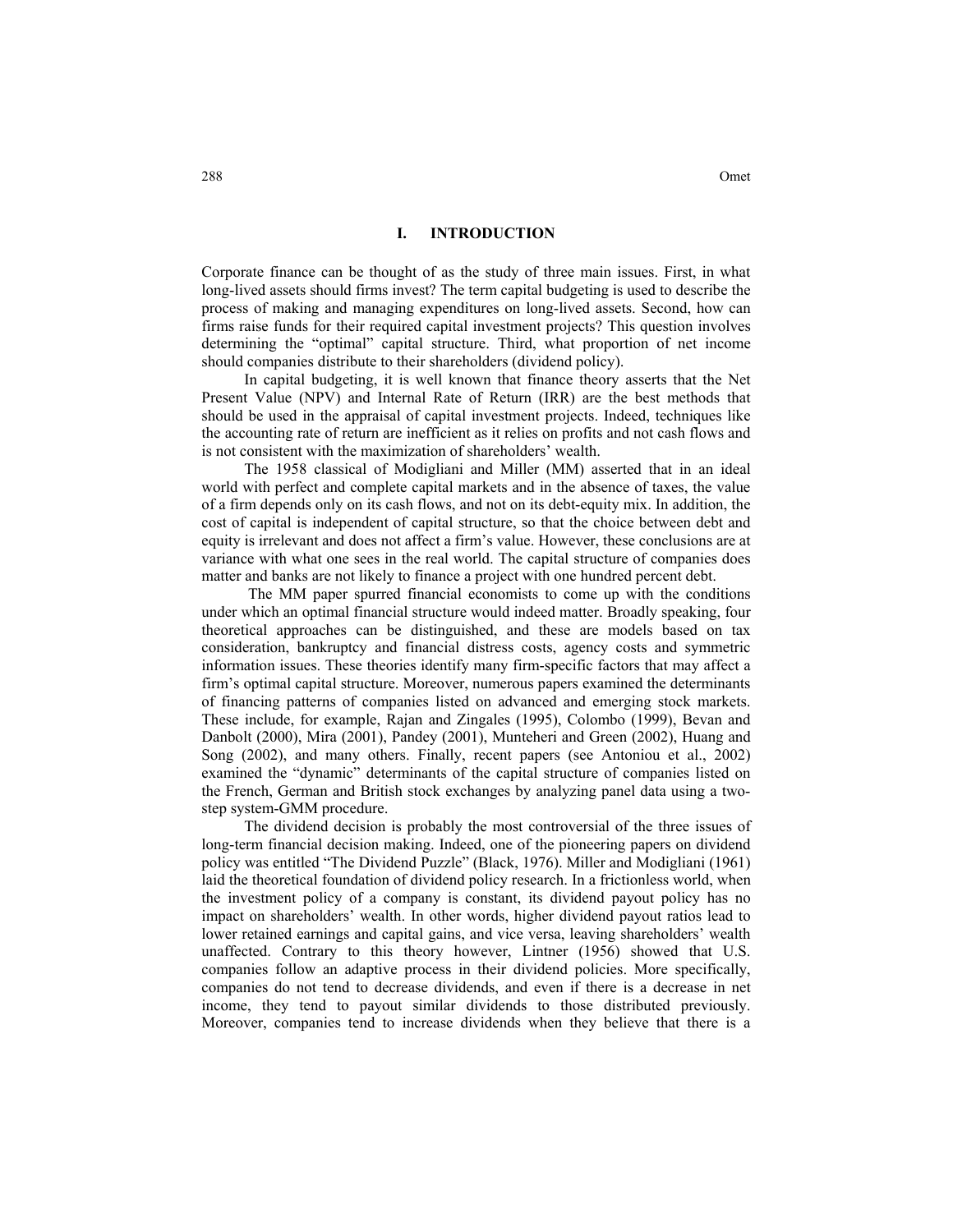"permanent" increase in their net income. More recent empirical papers have also supported dividend policy stability (see for example, Roy and Cheung,1985; Kato and Lowentein, 1995; Lasfer, 1996; Dewenter and Warther, 1998; Aivazian et al., 2001).

The dividend puzzle is even more serious if we take into consideration the fact that dividends might be taxed at a higher rate than capital gains. This is why "corporations have been substituting share repurchases for dividends. On the aggregate level, we show that while the average repurchase payout ratio significantly increased in the last two decades, the average payout ratio declined" (Grullon and Michaely, 2000, p.29).

A number of possible explanations of the dividend puzzle have been proposed in the literature. For example, firms signal future prospects (profitability) by paying dividends (Bhattacharya, 1979). In other words, firms that stop paying dividends or reduce dividends, experience share price decreases and hence incur higher costs due to the resultant rise in the cost of issuing new common equity. While this theory is supported by Aharony and Swany (1980), and Asquith and Mullins (1983), more recent evidence by DeAngelo et al. (1996), and Benartzi et al. (1997) showed that current dividend changes do not really help predict companies' future earnings. Agency models have also been proposed to explain the dividend puzzle. According to these theories (e.g., Jensen, 1986; Fluck, 1995; Myers, 1996; Gomes, 1996), if profits are retained, they may be diverted to unprofitable projects which benefit company insiders or used (by insiders) for personal use. In other words, shareholders prefer dividends over retained earnings.

Much of the empirical research about dividend policy has been applied on companies listed on advanced stock markets. Glen et al. (1995), however, state that dividend payout ratios in developing countries are about two thirds that of OECD countries. In addition, while these companies have target payout ratios, they do not follow stable dividend policies. Similarly, Adaoglu (2000) examined the dividend policy of corporations which are listed on the Istanbul stock exchange. Contrary to the empirical evidence which supports stability in the dividend behaviour of corporations in developed capital markets, the empirical results show that Turkish companies follow unstable cash dividend policies. In a more recent paper, Aivazian et al. (2001) examined the dividend behaviour of firms operating in eight developing countries as well as 100 US firms over the time period 1981-1990. In this study, it is stated that "the coefficient estimates on lagged dividends in these countries are well below the US estimates of 0.834-0.809, ranging from 0.083-0.120 in Turkey to 0.611-0.580 in Zimbabwe. The results for Turkey are readily explained by the dividend payment regulations, while it is puzzling that among our sample of developing countries, Zimbabwe and Jordan display the "stickiest" dividends, since both countries measured very poorly on our measures of financial market development. This may be martially attributable to the relatively small sample sizes for these countries" (Aivazian et al. 2001, p.29).

The focus of this paper is on answering three questions. First, do Jordanian listed companies follow stable cash dividend policies like those trading in more advanced capital markets? Second, are current dividends more sensitive to past dividends or to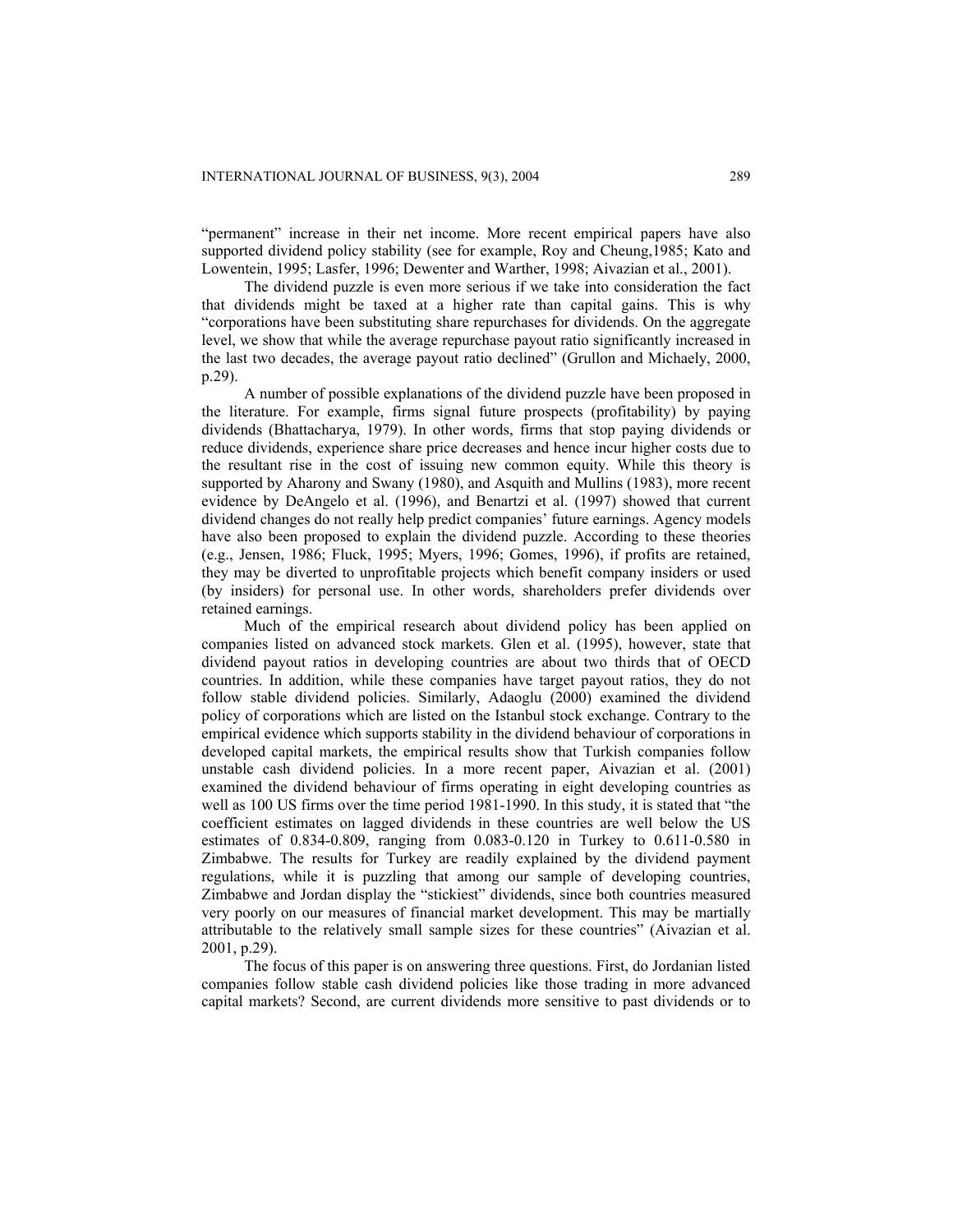current earnings? Finally, has the 1996 introduction of dividend tax had any impact on the dividend behaviour of listed companies?

The remainder of the paper is organized as follows. Section II provides some basic information about the Jordanian stock exchange (Amman Securities Market, ASM). In addition, this section highlights the regulatory environment for dividend policy in Jordan. Section III reviews the relevant literature. Section IV presents the data and methodology. In section V, we present and discuss the empirical results. Finally, section VI concludes the paper.

# **II. AMMAN SECURITIES MARKET: SOME BACKGROUND INFORMATION**

The ASM was formed on 1 January 1978. Since its formation, the market has experienced some growth in a number of aspects. Table 1 reports the number of listed companies and the ratios of market capitalization and size of new issues to GDP. When judged by the ratio of market capitalization to GDP, the increase from 37 percent in 1978 to about 76-80 percent in 2001/2 indicates the importance of the market in the national economy. Moreover, the relative size of new issues (stocks and bonds) to GDP is also an indication of the importance of the primary market.

| Year | No. of Listed | Capitalization of the | New Issues as |
|------|---------------|-----------------------|---------------|
|      | Companies     | Market as a % of GDP  | a % of GDP    |
| 1978 | 66            | 37%                   | 3%            |
| 1980 | 71            | 42%                   | 5%            |
| 1984 | 103           | 46%                   | $2\%$         |
| 1988 | 105           | 49%                   | $1\%$         |
| 1992 | 103           | 65%                   | $2\%$         |
| 1996 | 97            | 73%                   | 4%            |
| 1998 | 99            | 79%                   | $2\%$         |
| 1999 | 99            | 73%                   | $1\%$         |
| 2000 | 101           | 59%                   | $2\%$         |
| 2001 | 102           | 76%                   | $1\%$         |
| 2002 | 102           | 80%                   | $1\%$         |

**Table 1**  Listed companies and market size

Source: Various ASM Annual Reports.

The performance of the ASM is less impressive if we consider the market value of traded shares. As Table 2 indicates, the market experienced sharp fluctuations (falls) in 1994-1996.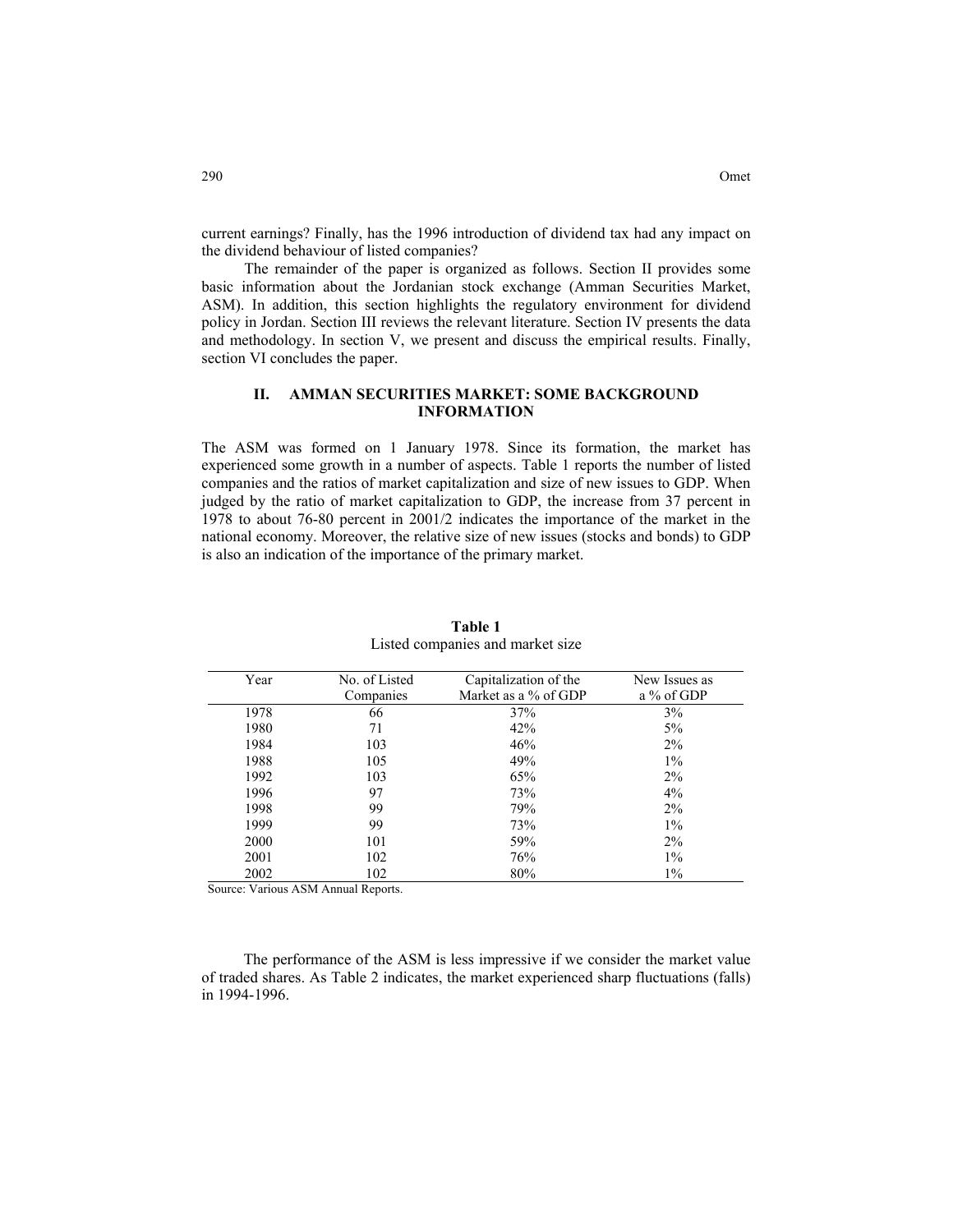| Year | Trading Volume as a        | Trading in Ten Most Active |
|------|----------------------------|----------------------------|
|      | % of Market Capitalization | Shares as a % of Market    |
|      |                            | <b>Trading Volume</b>      |
| 1978 | 2%                         | 75%                        |
| 1980 | 8%                         | 66%                        |
| 1984 | 6%                         | 56%                        |
| 1988 | 12%                        | 50%                        |
| 1992 | 39%                        | 48%                        |
| 1996 | $7\%$                      | 53%                        |
| 1998 | $11\%$                     | 68%                        |
| 1999 | 9%                         | 61%                        |
| 2000 | 10%                        | 65%                        |
| 2001 | 15%                        | 66%                        |

**Table 2** Trading activity on the secondary market

Source: Various ASM Annual Reports.

Moreover, it must also be pointed out that 10 companies in each year accounted for a large proportion of the total trading volume. In other words, most listed shares are thinly traded on the secondary market. Indeed the fact that in 2000 and 2001 only 10 companies accounted for about 65% and 66% of the total market trading volume respectively and the market value of these companies' shares account for about 70% of the capitalization of all listed companies, we can state that the Jordanian stock exchange is highly concentrated in both market value of companies and trading volume.

The order-driven market making system of the ASM has no designated liquidity providers and orders are prioritized for execution in terms of price and time. By submitting a limit order, a trader provides liquidity for other market participants who demand immediacy. In other words, investors can trade via market orders and consume liquidity in the market.

As it stands, the trading mechanism in ASM suffers from one major weakness; lack of immediacy. If, for example, there is an imbalance between buy and sell orders during a trading day, successive buy (sell) orders may well get noted on the trading board without counter sell (buy) orders arriving at the market. Furthermore, any imbalance that might occur between buy and sell orders would cause the price of a stock to change. This is due to the absence of somebody (dealer) who stands ready and willing to buy a stock at the bid and sell a stock at the ask. This is perhaps why the trading volume in the shares of only 10 companies accounts for more than 70 percent of the trading volume in the shares of all listed companies.

Given the importance of the ASM in the national economy, the Jordanian capital market has seen the introduction of a number of major changes. At the forefront of these changes is the June 2000 implementation of the Electronic Trading System (ETS). This system was bought from the Paris Bourse and its' cost (10.5 million French Francs) was funded by the French government. Moreover, the Paris Bourse provided the necessary training to ensure the successful implementation of the system. This event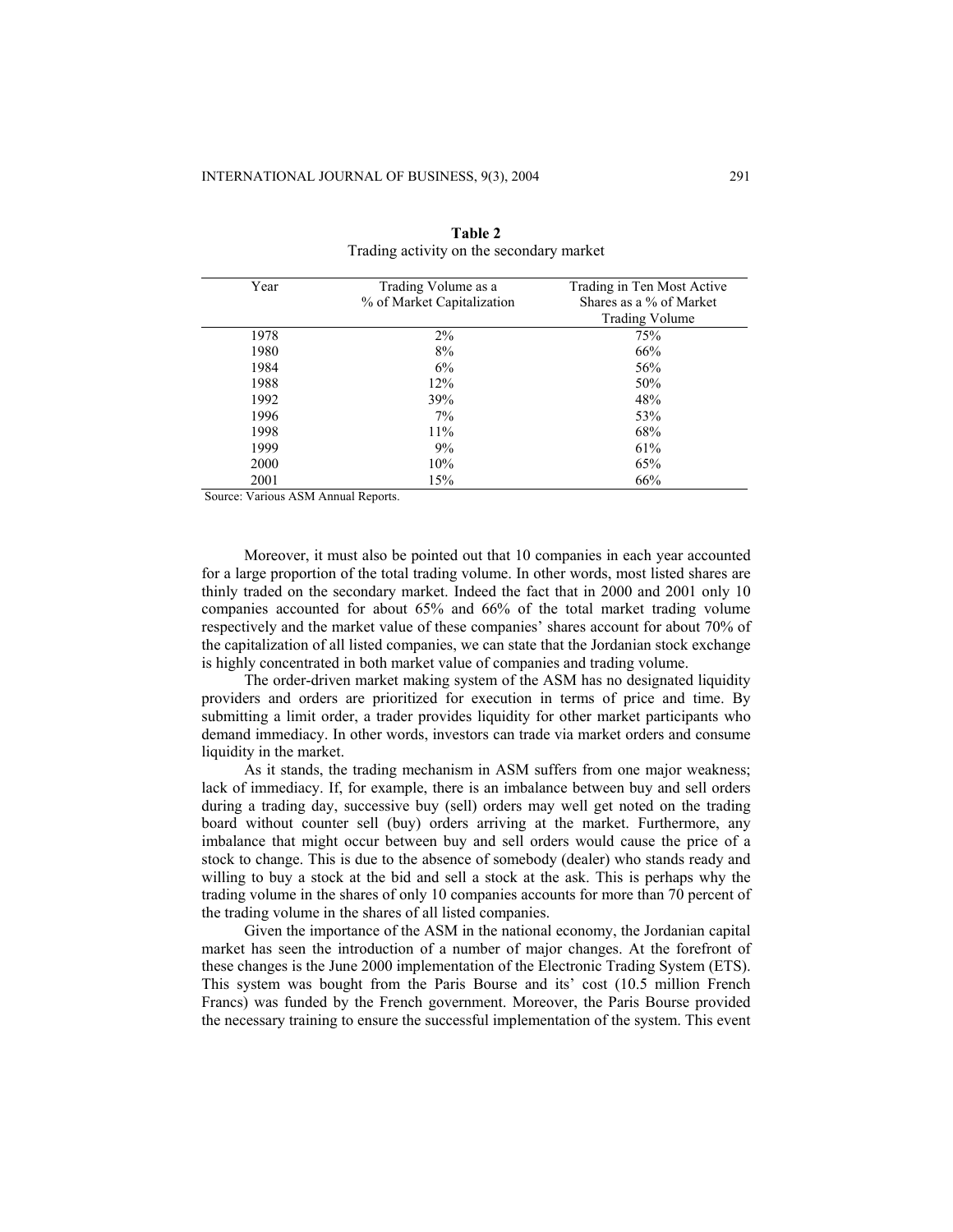can be considered as a qualitative leap because it means more transparency and safety for traders and investors. The system ensures a fair and orderly entrance of all buying and selling orders into the computer and an accurate matching of supply and demand in the determination of securities prices. However, it must be noted that the marketmaking mechanism of the market has not changed. In other words, the "old" manual trading mechanism with which the market started has simply been replaced by an electronic system.

 Since the establishment of the Jordanian capital market, investors have been enjoying a zero tax rate on capital gains and dividends. However, in 1996, the Government imposed a 10 percent tax rate on dividends. Due to this significant regulatory change and the fact that most of the distributed dividends are cash dividends (stock dividends have been rarely used), this study focuses on 2 periods (1984-1995 and 1996-1999) to examine the impact (if any) on the dividend policy behaviour of listed Jordanian companies.

#### **III. DIVIDEND POLICY: A LITERATURE REVIEW**

In his classic paper, Lintner (1956) put forward the following model:

$$
\overline{D}_{i,t}^* = r_i P_{i,t} \tag{1}
$$

$$
D_{i,t} - D_{i,t-1} = \alpha_i + c_i (D^*_{i,t} - D_{i,t-1}) + \varepsilon_{i,t}
$$
 (2)

where  $D^*_{i,t}$  is the targeted (optimum) level of dividends in time period t (company i),  $r_i$ is the target payout ratio,  $P_{i,t}$  is the level of net profit,  $D_{i,t}$  is the actual dividend payment in time period t and  $\varepsilon_{i,t}$  is the error term.

If we look at expression (2), we can see that dividend payments are not immediately adjusted to their optimum (target) level. They are partially adjusted in each period. The positive  $\alpha_i$  (constant) reflects that companies are reluctant to cut dividends. The coefficient  $(c_i)$  reflects the stability in dividend changes and signifies the fact that companies may not wish to immediately adjust dividend payments to the target ratio. If we combine expressions (1) and (2), we arrive at the following model:

$$
D_{i,t} = \alpha_{i,t} + bP_{i,t} + dD_{i,t-1} + \varepsilon_{i,t}
$$
 (3)

where  $b = cr$  and  $d = (1-c)$ .

To test for the stability in dividend policy, the above model (3) can be modified as follows:

$$
DPS_{i,t} = \alpha_1 + \beta_1 EPS_{i,t} + \beta DPS_{i,t-1} + \varepsilon_{i,t}
$$
 (4)

where  $DPS_{i,t}$  is the dividend per share in time period t (company i) and  $EPS_{i,t}$  is earnings per share in time period t (company i).

The above model (4) has been used by many researchers to test the stability of dividend policies in various stock markets. These include Brittain (1964, 1966), Fama and Babiak (1968), Fama (1974), Dwenter and Warther (1998) and others. These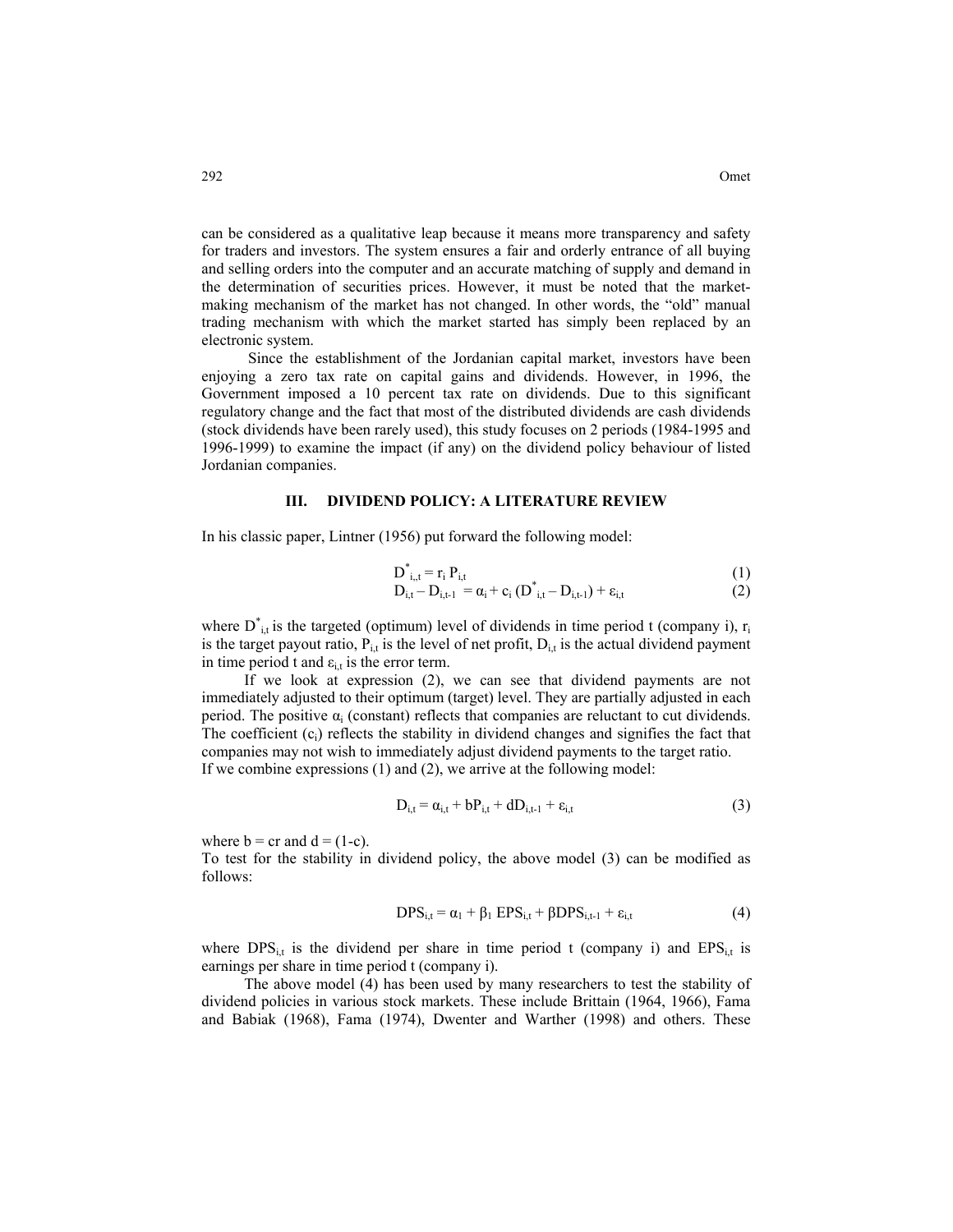studies agree with the results of Lintner's (1956) classical paper. In other words, US and British corporations follow stable dividend policies.

More recently, a number of empirical studies examined dividend policy stability in other capital markets. For example, Kato and Lowentein (1995) find that Japanese companies follow stable dividend policy. Similarly, this conclusion was arrived at by Shevlin (1982), Leithner and Zimmermann (1993), and Lasfer (1996) who examined Canadian, European, and British corporations respectively.

As far as emerging stock markets are concerned, Adaoglu (2000) examined the dividend policy of Turkish corporations. Contrary to the empirical evidence which supports stability, his empirical results show that Turkish companies follow unstable cash dividend policies. Based on the empirical results, it is stated that the "significant explanatory variables are the earnings per share  $(EPS_{it})$  and the positive constant term  $(\alpha_i)$ . The lagged dividends per share explanatory variable (DPS<sub>itt</sub>) is statistically insignificant. The statistical insignificance of  $DPS<sub>i-1</sub>$  is the final indicator of dividend instability, since in order to follow a stable dividend policy, management has to consider the past dividends per share trend" (Adaoglu, 2000, p.19). In a more recent paper, Aivazian et al. (2001) examine the dividend behaviour of firms operating in eight developing countries as well as 100 American firms over the time period 1981- 1990. "The coefficient estimates on lagged dividends in these countries are well below the US estimates of 0.834-0.809, ranging from 0.083-0.120 in Turkey to 0.611-0.580 in Zimbabwe. The results for Turkey are readily explained by the dividend payment regulations, while it is puzzling that among our sample of developing countries, Zimbabwe and Jordan display the "stickiest" dividends, since both countries measured very poorly on our measures of financial market development. This may be partially attributable to the relatively small sample sizes for these two countries"(Aivazian et al., 2001, p. 29). In this paper, we take a longer time period (1985-1999) than that used by Aivazian et al. and moreover, the issues of the imposition of dividend tax is also examined in this paper.

## **IV THE METHODOLOGY AND DATA**

Based on the previous section's discussion, we use the following model to test for stability in the dividend policy of listed Jordanian companies.

$$
DPS_{i,t} = \alpha_i + \beta_1 EPS_{i,t} + \beta_2 DPS_{i,t-1} + \varepsilon_{i,t}
$$
 (5)

where  $DPS_{i,t}$  is dividend per share (i) in time period (year) t,  $EPS_{i,t}$  is earning per share (i) in time period t,  $DPS<sub>i,t-1</sub>$  is dividend per share (i) in time period t-1 and  $\varepsilon<sub>i,t</sub>$  is the error term.

Based on the time period (1984-1999), all listed companies are considered for inclusion in our sample. However, those companies which did not have at least 12 years of cash dividends (during the period of the study) are excluded. This is based on Dewenter and Warther's (1998) strategy and the reason for exclusion is to have enough cash dividend years for testing stability. This methodology enabled us to determine a total of 44 listed companies.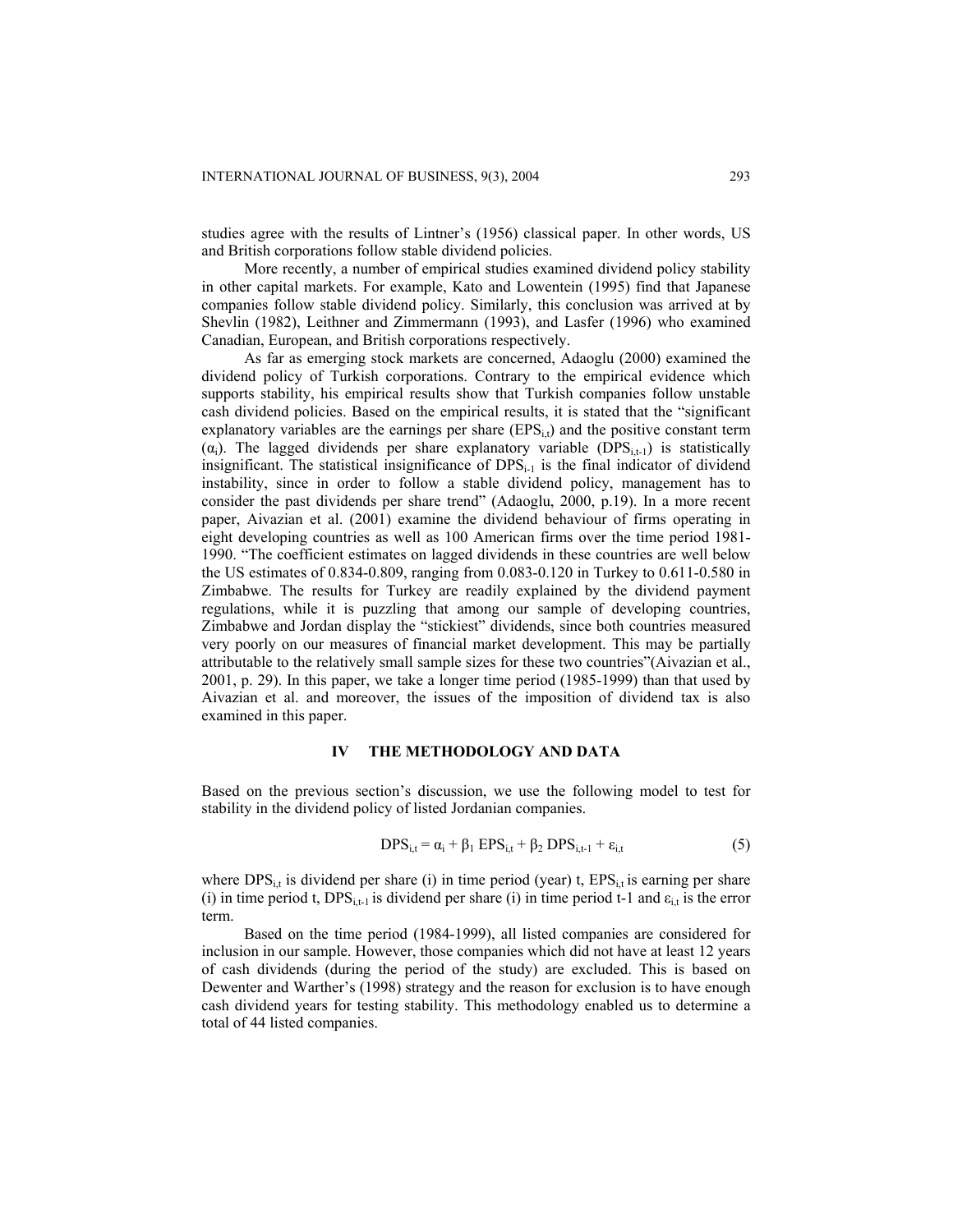The sample data for the 44 companies enabled us form a  $660 -$  observations balanced panel data and this number is felt large enough to arrive at meaningful statistical results. Furthermore, it must be pointed out that due to the fact that these companies constitute those who distributed cash dividends in at least 12 years during the time period of the study, it is felt that the sample is a good representation of dividend policy in the Jordanian capital market.

Employing the panel data methodology, we use the pooled ordinary least squares, the fixed effects model, and the random effects model to choose the more appropriate model for our sample.

In addition to the above, and due to the imposition of dividend tax in 1996, the research period 1985-1999 is divided into two sub-periods (1985-1995 and 1996-1999). The dummy variable approach is the used to test for any structural shift in the Lintner's model due to the regulatory change in taxes. Here we choose to introduce dummy variables into the model to measure the differential intercept and the differential earnings per share coefficient.

#### **V. THE EMPIRICAL RESULTS**

In Table 3, we report the total net profit, cash dividends, and the dividend payout ratio of all listed companies for some selected years during the period 1978-1999. For the two sub-periods (1985-1995 and 1996-1999), the t-test and the Mann-Whitney test show that the mean dividend payout ratios are equal.

In addition, Table 4 reports some descriptive statistics about the dividend payout ratios of each sector in the market. Clearly, the banking (industrial) sector has the lowest (highest) mean payout ratio.

| Year | Net Profit | Cash Dividends | Payout Ratio |
|------|------------|----------------|--------------|
| 1978 | 378        | 153            | 0.405        |
| 1980 | 635        | 262            | 0.412        |
| 1982 | 868        | 417            | 0.480        |
| 1984 | 510        | 475            | 0.931        |
| 1986 | 872        | 391            | 0.448        |
| 1988 | 1320       | 514            | 0.389        |
| 1990 | 2542       | 823            | 0.324        |
| 1992 | 2221       | 1035           | 0.466        |
| 1994 | 2501       | 1061           | 0.424        |
| 1996 | 3264       | 1184           | 0.363        |
| 1998 | 3491       | 1467           | 0.420        |
| 1999 | 3474       | 1521           | 0.438        |

| Table 3                                             |
|-----------------------------------------------------|
| Total Net Profit, Cash Dividends, and Payout Ratios |
| (\$ million)                                        |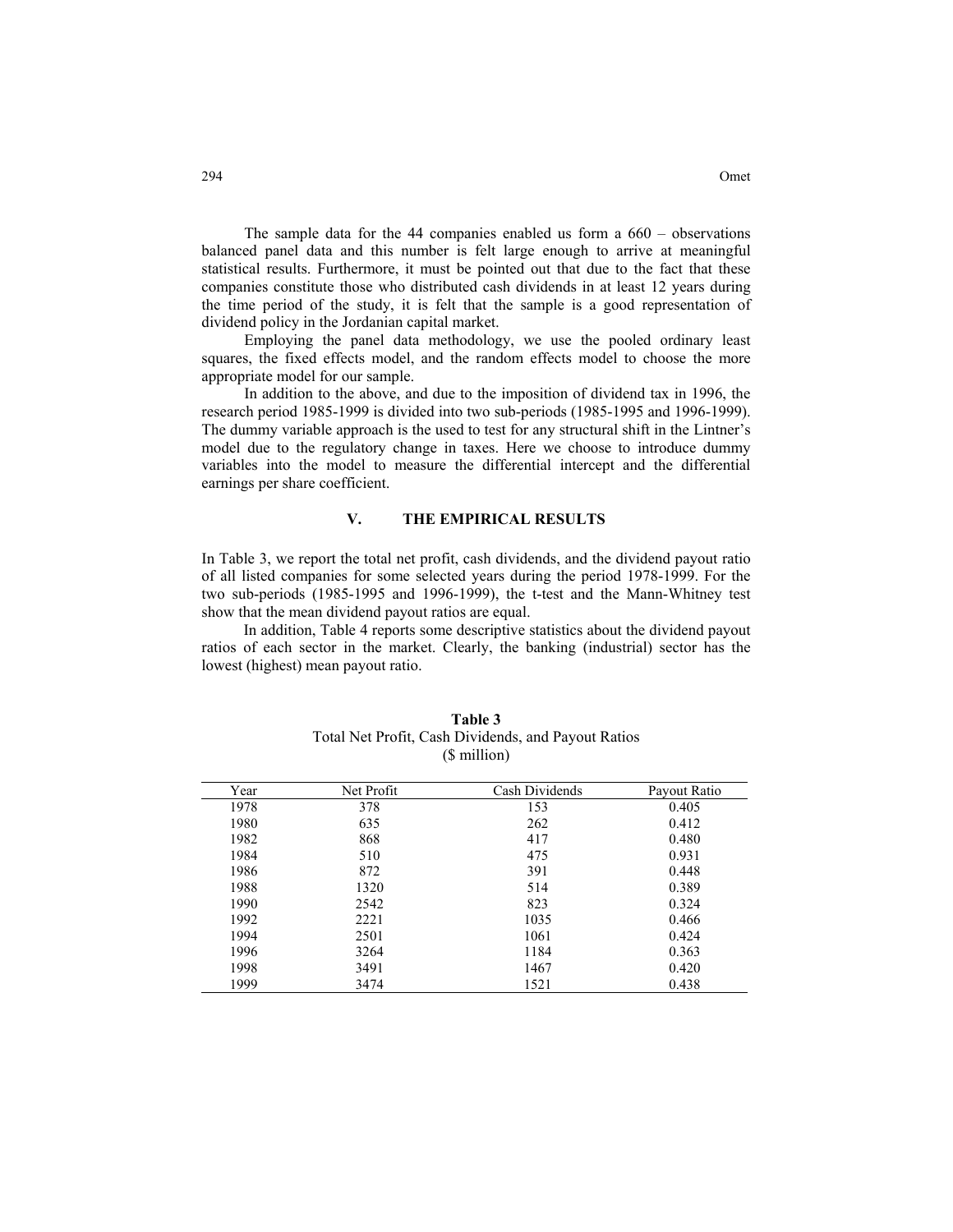| Sector         | Mean  | Std. Deviation | Minimum | Maximum |
|----------------|-------|----------------|---------|---------|
| <b>Banking</b> | 0.268 | 0.048          | 0.200   | 0.370   |
| Insurance      | 0.512 | 0.101          | 0.390   | 0.680   |
| Services       | 0.565 | 0.107          | 0.440   | 0.700   |
| Industrial     | 0.709 | 0.222          | 0.530   | 190     |

**Table 4** Payout Ratio: Some Descriptive Statistics for all listed Companies

In Table 5, we report some descriptive statistics about the three main variables which are used in this paper. Clearly, dividend per share, dividend payout ratio and earnings per share reflect some significant deviations and this can be seen from their respective standard deviations.

# **Table 5** Some Descriptive Statistics

The descriptive statistics are based on the final sample of 660 company-year observations. Dividend per share (DPS) is equal to total cash dividends divided by number of subscribed shares. Earnings per share (EPS) is equal to net profits divided by number of subscribed shares.

| Statistic                 | DPS   | <b>EPS</b> |
|---------------------------|-------|------------|
| Mean                      | 0.234 | 0.663      |
| <b>Standard Deviation</b> | 0.514 | 2.574      |
| Minimum                   | 0.000 | $-0.673$   |
| Maximum                   | 4.000 | 28.298     |
|                           |       |            |

Table 6 reports the estimates of Lintner's model. Based on the results reported in this Table, we can make the following comments. First, the high and significant value of the Hausman statistic indicates that the fixed-effect model is the most appropriate specification of Lintner's model. Second, the values of the constant term are positive and significant. This indicates that companies are reluctant to decrease their cash dividends and prefer to gradually increase them. Third, the coefficient of the lagged dividend per share is positive and significant. This indicates that our sample of companies have stable dividend policies. However, this value which is equal to 0.480 is relatively low. For example, the value of this coefficient for U.S. companies is equal to 0.834 (Aivazian et al. 2001). In other words, the speed of adjustment ( c ) in the Jordanian case is equal to 0.520. When the Lintner adjustment factor is equal to +1, this means that companies do not smooth dividends at all. Finally, the earnings per share coefficient is positive, low and significant (0.041). This indicates that any change in earnings is not directly reflected in cash dividends.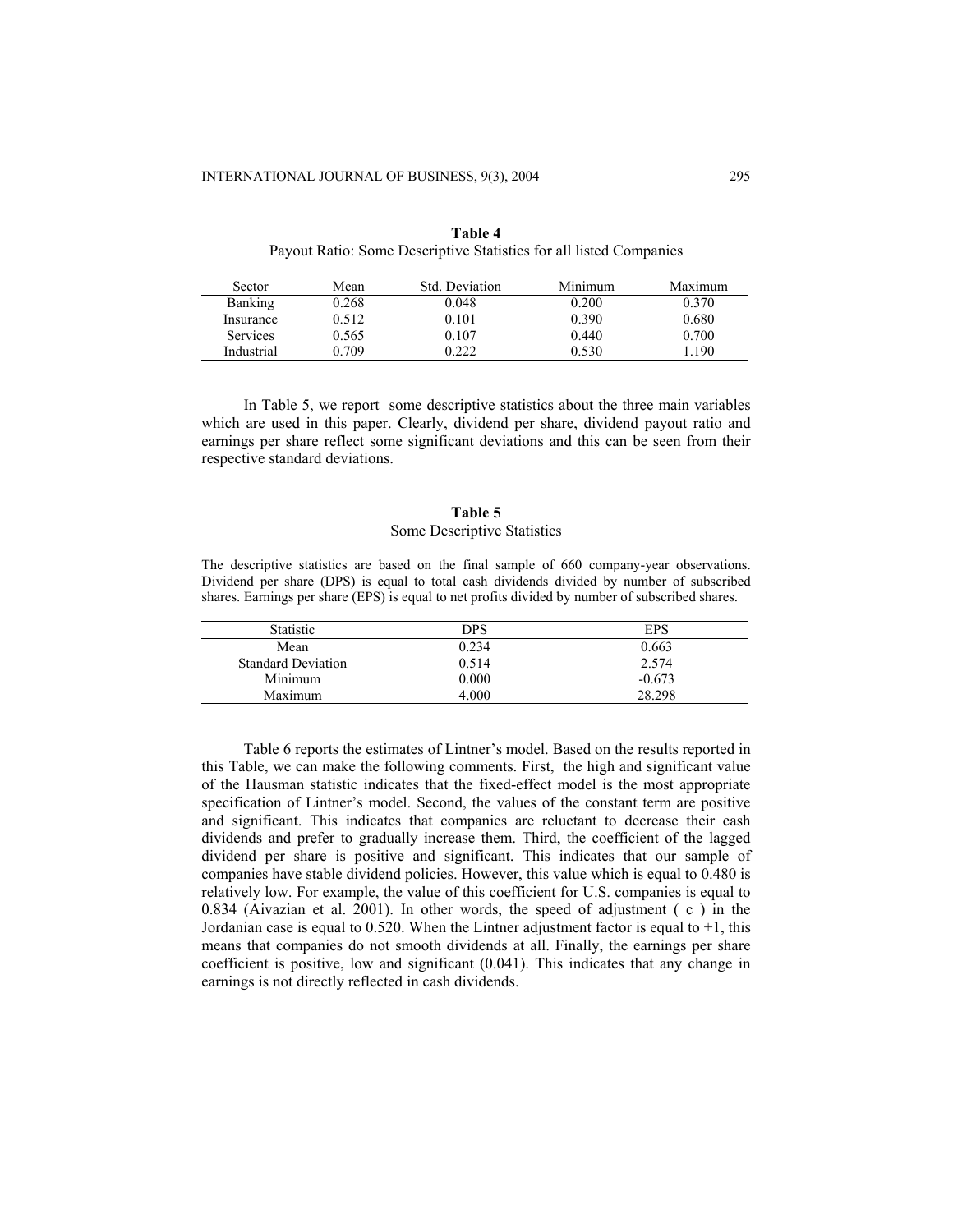## **Table 6**  Lintner Model Estimations

The estimation results are based on the 660 firm-year observations. The dependent variable is dividend per share (DPS<sub>i,t</sub>) The independent variables are earnings per share (EPS<sub>i,t</sub>) and lagged dividend per share ( $DPS_{i,t-1}$ ). Regression 1 is estimated using ordinary least squares. Regression 2 is estimated using the random effects model and regression 3 is estimated using fixed effects.

| Coefficient    | Regression 1 | Regression 2   | Regression 3 |
|----------------|--------------|----------------|--------------|
| $\alpha_1$     | 0.027        | 0.036          |              |
|                | $(5.096^*)$  | (4.476)        |              |
|                | 0.050        | 0.055          | 0.041        |
|                | $(11.273^*)$ | $(12.349^{*})$ | $(8.032^*)$  |
| $\beta_2$      | 0.732        | 0.681          | 0.480        |
|                | $(33.161^*)$ | $(29.692^*)$   | (14.907      |
| Adjusted R $2$ | 0.949        | 0.949          | 0.955        |
| Hausman Test   |              |                | 82.441       |

Equation:  $DPS_{i,t} = \alpha_1 + \beta_1 EPS_{i,t} + \beta_2 DPS_{i,t-1}$ 

\* indicates that the t-statistic is significant at the 0.01 level.

In addition to the above, the 44 companies were classified according to their industrial sector. This exercise led to the formation of 9 banks (135 balanced panel data), 10 insurance companies (150 observations), 6 services companies (90 observations), and 19 industrial companies (285 observations). The above analysis was applied to these groups of companies separately and the results are fairly similar to those reported in Table 6. In other words, companies which are listed on the Jordanian capital market follow stable dividend policies. Indeed the OLS estimates of the coefficient of lagged dividend per share (0.606), reported by Aivazian et al. (2001, p.42), is even lower than the value (0.732) reported in this study (regression 1 in Table 6). Moreover, the value of this coefficient is much higher than those reported (by Aivazian et al.) for the Korean, Malaysian, Pakistani, and Turkish companies.

To detect whether a structural shift in the Lintner's model due to the 1996 tax imposition on distributed cash dividends, we introduced dummy variables into the model. The empirical results, reported in Table 7, support the results reported in Table 3. In other words, the statistically insignificant differential intercept coefficient (-0.019) and the statistically insignificant differential slope coefficient (0.012) reflect the fact that the imposition of tax on dividends had no impact on the dividend behaviour of the sample of companies.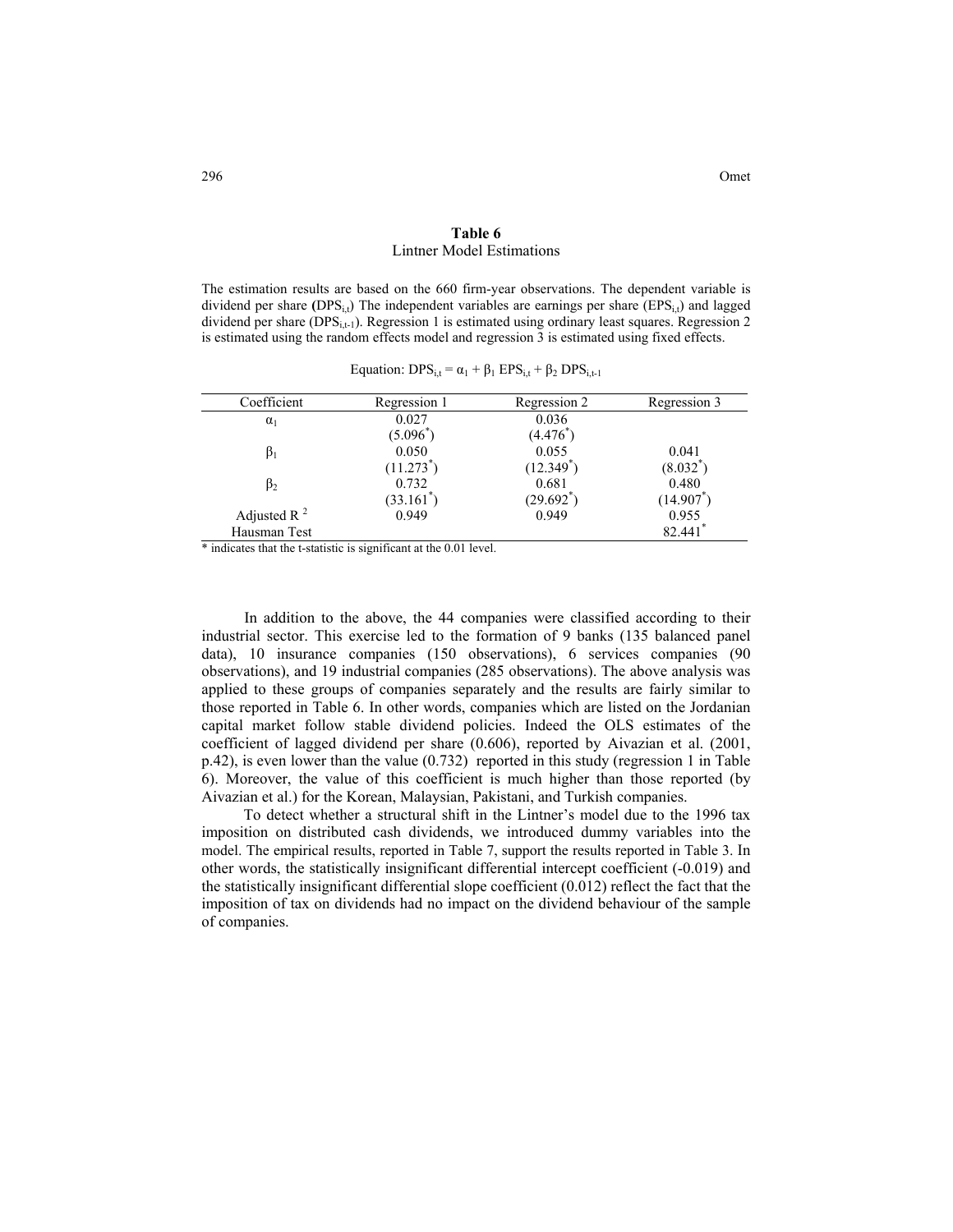# **Table 7** Imposition of Dividend Tax Impact (1985-1995 and 1996-1999) Fixed Effect Model

**Equation:**  $\text{DPS}_{i,t} = \alpha_1 + \alpha_2 \text{Di,t} + \beta_1 \text{EPS}_{i,t} + \beta_2 \text{DPS} + \beta_3 (\text{D}_{i,t} \text{EPS}_{i,t})$  $D_{i,t}$ : o for the 1985-1995 period and 1 for the 1996-1999 period  $\alpha_2$ : the differential intercept coefficient  $\beta_3$ : the differential slope coefficient

| The First Period (1985-1995):                                                                                                            | <b>The Second Period (1996-1999):</b>                                                                                                                                           |  |  |
|------------------------------------------------------------------------------------------------------------------------------------------|---------------------------------------------------------------------------------------------------------------------------------------------------------------------------------|--|--|
| $DPS_{i,t} = \alpha_1 + \beta_1 EPS_{i,t} + \beta_2 DPS_{i,t-1}$<br>$\beta_1 = 0.040$ $\beta_2 = 0.476$<br>$(14.669^*)$<br>$(7.531^{*})$ | $DPS_{i} = (\alpha_1 + \alpha_2) + (\beta_1 + \beta_3) EPS_{i} + \beta_2 DPS_{i+1}$<br>$\beta_1 + \beta_3 = 0.040 + 0.012$ $\beta_2 = 0.476$<br>$(7.531^*)(0.341)$ $(14.669^*)$ |  |  |
| Adjusted R <sup>2</sup> = 0.955<br>Hausman Test = $85.432$ <sup>*</sup>                                                                  |                                                                                                                                                                                 |  |  |

\*Significant at the 0.01 level.

#### **VI. A SUMMARY AND CONCLUSIONS**

Following the publication of Lintner's (1956) classic paper, there has been a numerous number of studies which examine the question of dividend policy. Based on the available evidence, it seems that corporations which are listed on advanced stock markets follow stable dividend policies. On the other hand, companies in less developed markets follow less stable dividend policies. "Emerging market firms often do have a target payout ratio like their developed country counterparts, but they are generally less concerned with volatility in dividends over time and, consequently, dividend smoothing over time is less important" (Glen et al., 1995, p.24).

The empirical research in this paper focused on the time period 1985-1999. Based on a sample of 44 Jordanian companies which are listed on ASM, the empirical evidence shows that these companies follow stable dividend policies. Indeed the results indicate that lagged dividend per share is more important than current earnings per share in determining current dividend per share. Moreover, the empirical results indicate that the 1996 imposition of taxes on dividends did not have any significant impact on the dividend behaviour of the listed companies.

Based on the empirical findings of this paper, a number of related further research can be suggested. First, what are the determinants of the dividend behaviour of Jordanian companies? Are the explanatory power of main stream dividend policy theories applicable to the Jordanian capital market? What is the value relevance of dividends per share relative to earnings per share? What is the relationship between stock prices and dividends per share?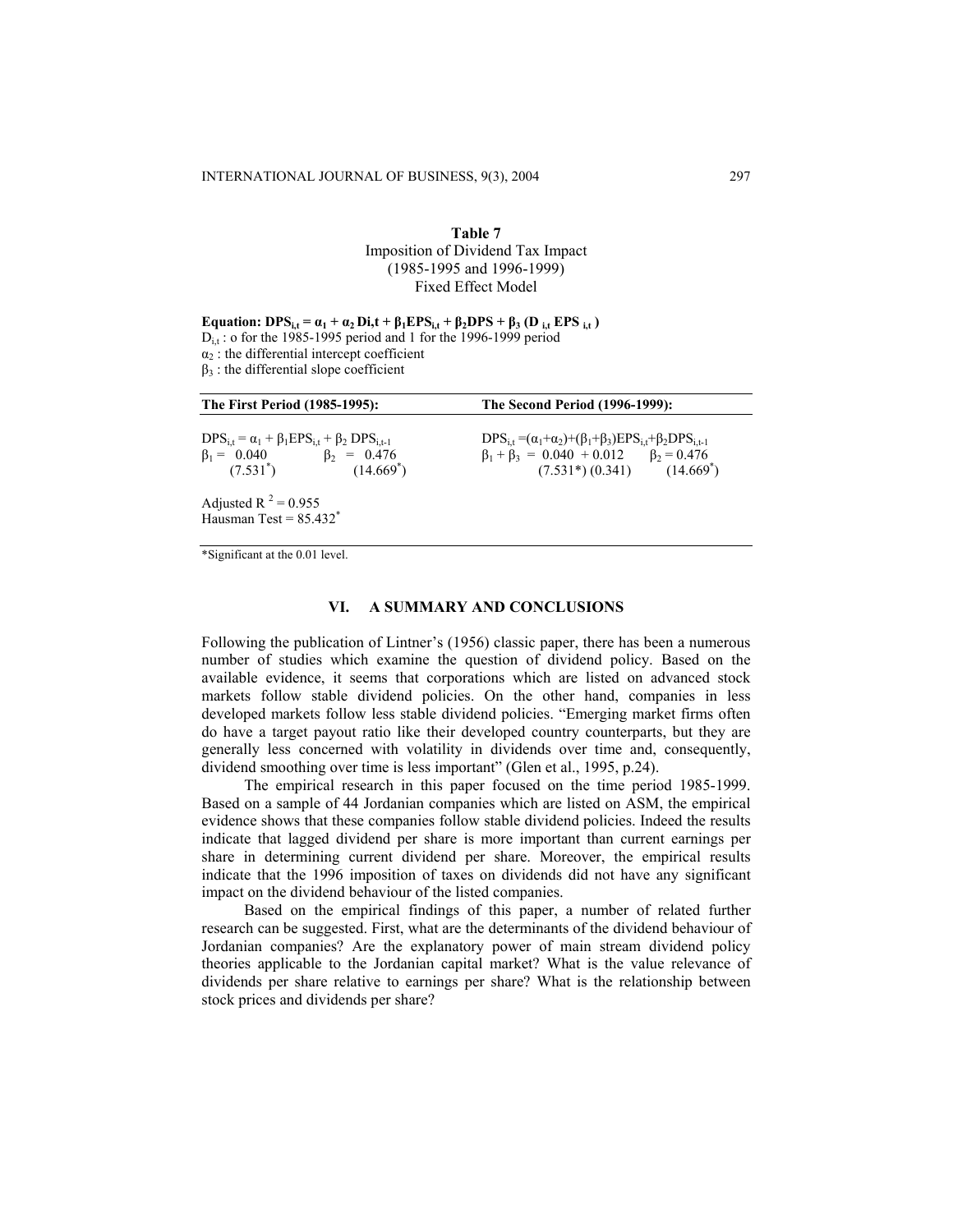#### **REFERENCES**

- Adaoglu, C., 2000, "Instability in the Dividend Policy of the Istanbul Stock Exchange (ISE) Corporations: Evidence from An Emerging Market," Easter Mediterranean University, Dept. of Banking and Finance Working Paper, 1- 34.
- Aharony, J. and I. Swany, 1980, "Quarterly Dividend and Earnings Announcements and Stockholder Returns: An Empirical Analysis," *Journal of Finance* 35, 1-12.
- Aivazian, V., L. Booth, and S. Cleary, 2001, "Dividend Policy in Developing Countries," Paper Presented at the Eighth Annual Conference, Multinational Finance Conference, Italy, 1- 42.
- Antoniou, A., Y. Guney, and K. Paudyal, 2002, "Determinants of Corporate Capital Structure: Evidence from European Countries," Centre for Empirical Research in Finance, Department of Economics and Finance, University of Durham.
- Asquith, P. and D. Mullins, 1983, "The Impact of Initiating Dividend Payments on Sshareholders' Wealth, *Journal of Business* 56, 77-96.
- Benartzi, S., R. Michaely, and R. Thaler, 1997, "Do Changes in Dividends Signal the Future or the Past?", *Journal of Finance* 52, 1007-1034.
- Bevan, A. and J. Danbolt, 2000, "Capital Structure and Its Determinants in the United Kingdom: A Decompositional Analysis," Working Paper, University of Glasgow, mimeo.
- Bhattacharya, S., 1979, "Imperfect Information, Dividend Policy, and the Bird-in-hand Phallacy," *Bell Journal of Economics* 10, 259-270.
- Black, F., 1976, "The Dividend Puzzle," *Journal of Portfolio Management* 2, 5-8.
- Colombo, E., 1999, "The Capital Structure of Hungarian Firms," Discussion Paper, University of Southampton, mimeo.
- DeAngelo, H., L. DeAngelo, and D. Skinner, 1996, "Reversal of Fortune: Dividend Policy and the Disappearance of Sustained Earnings Growth," *Journal of Financial Economics* 40, 341-371.
- Dwenter, K. and V. Warther, 1998, "Dividends, Asymmetric Information, and Agency Conflicts: Evidence from A Comparison of the Dividend Policies of Japanese and US Firms," *Journal of Finance* 53, 879-904.
- Fluck, Z., 1995, "The Optimality of Debt Versus Outside Equity," NYU Mimeo.
- Glen, J., Y. Karmokolias, R. Miller and S. Shah, 1995, "Dividend Policy and Behaviour in Emerging Markets: To Pay or Not to Pay," IFC Discussion Paper No: 26.
- Gomes, A., 1996, "Dynamics of Stock Prices, Manager Ownership, and Private Benefits of Control," Manuscript, Harvard University.
- Grullon, G., and R. Michaely, 2000, "Dividends, Share Repurchases, and the Substitution Hypothesis," Working Paper, Cornell University.
- Huang, F., and Song, F., 2002, "The Determinants of Capital Structure: Evidence from China," University of Hong Kong Working Paper.
- Jensen, M., 1986, "Agency Cost of Free Cash Flow, Corporate Finance, and Takeovers," *American Economic Review Papers and Proceedings* 76, 323-329.
- Kato, K. and U. Lowentein, 1995, "The Ex−dividend–day Behaviour of Stock Prices: The case of Japan," *Review of Financial Studies* 8, 817-847.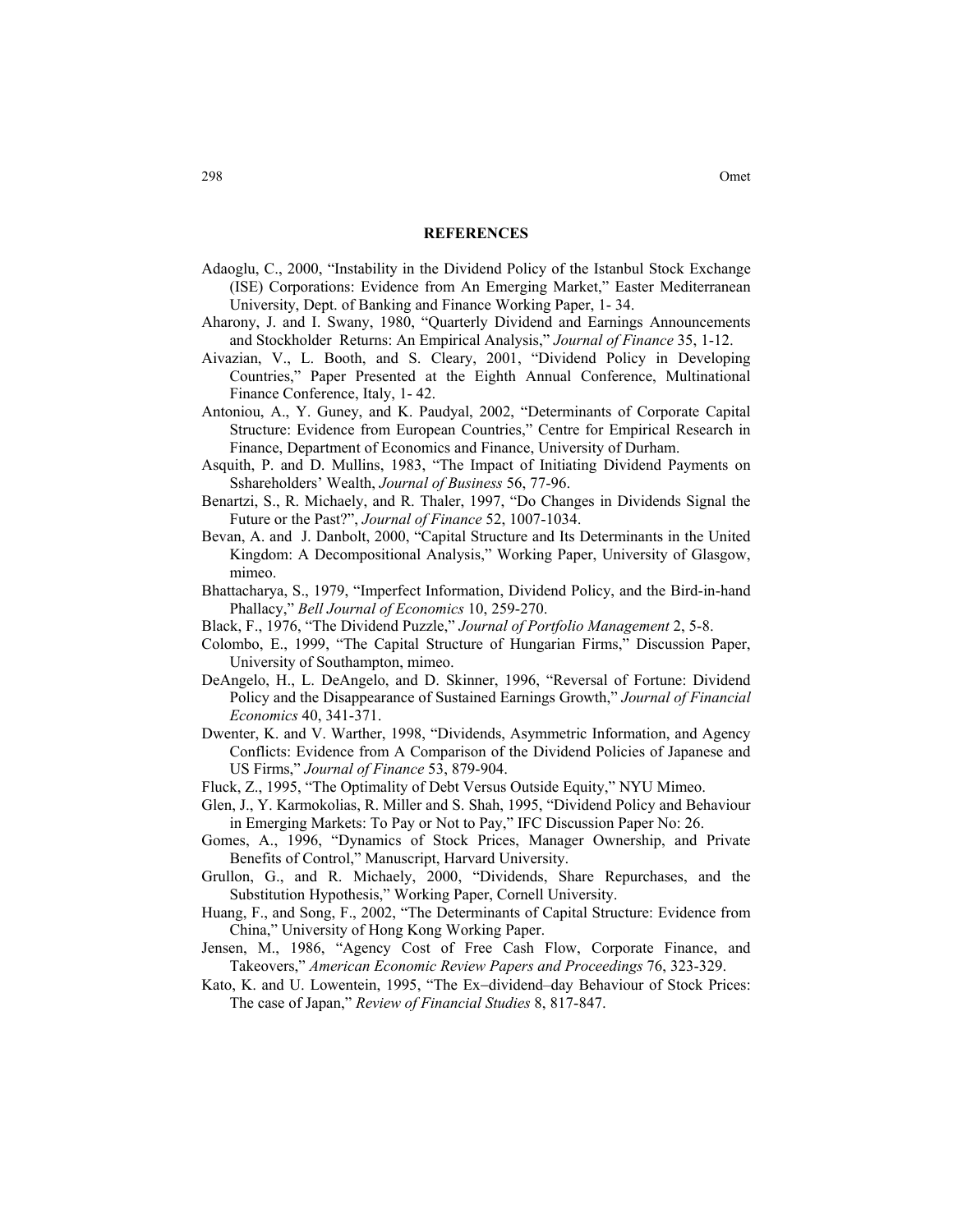- Lasfer, M., 1996, "Taxes and Dividends: The UK Evidence," *Journal of Banking and Finance* 20, 455-472.
- Lintner, J., 1956, "Distribution of Incomes of Corporations Among Dividends, Retained Earnings and Taxes," *American Economic Review* 46, 97-133.
- Miller, M., and F. Modigliani, 1961, "Dividend Policy, Growth, and the Valuation of Shares," *Journal of Business* 34, 411-433.
- Mira, F., 2001, "On Capital Structure in the Small and Medium Enterprises: The Spanish Case," Working Paper, Faculty of Social Sciences, University of Cardenal Herera.
- Modigliani, F. and M. Miller, 1958, "The Cost of Capital, Corporation Finance, and the Theory of Investment," *American Economic Review* 53, 433-43.
- Mutenheri. E., and C. Green, 2002, "Financial Reform and Financing Decisions of Listed Firms in Zimbabwe," Economics Department, Loughborough University Working Paper.
- Myers, S., 1996, "Outside Equity Financing," MIT Working Paper.
- Pandey, I., 2001, "Capital Structure and the Firm Characteristics: Evidence from An Emerging Market," Indian Institute of Management Ahmedabad Working Paper No. 2001-10-04.
- Rajan, R., and L. Zingales, 1995, "What Do We *Know about Capital Structure? Some Evidence from International Data", Journal* of Finance 50, 1421-1460.
- Roy, S., and J. Cheung, 1985, "Target Payout and the Association between Dividends and Share Prices," *Accounting and Finance* 25, 57-76.